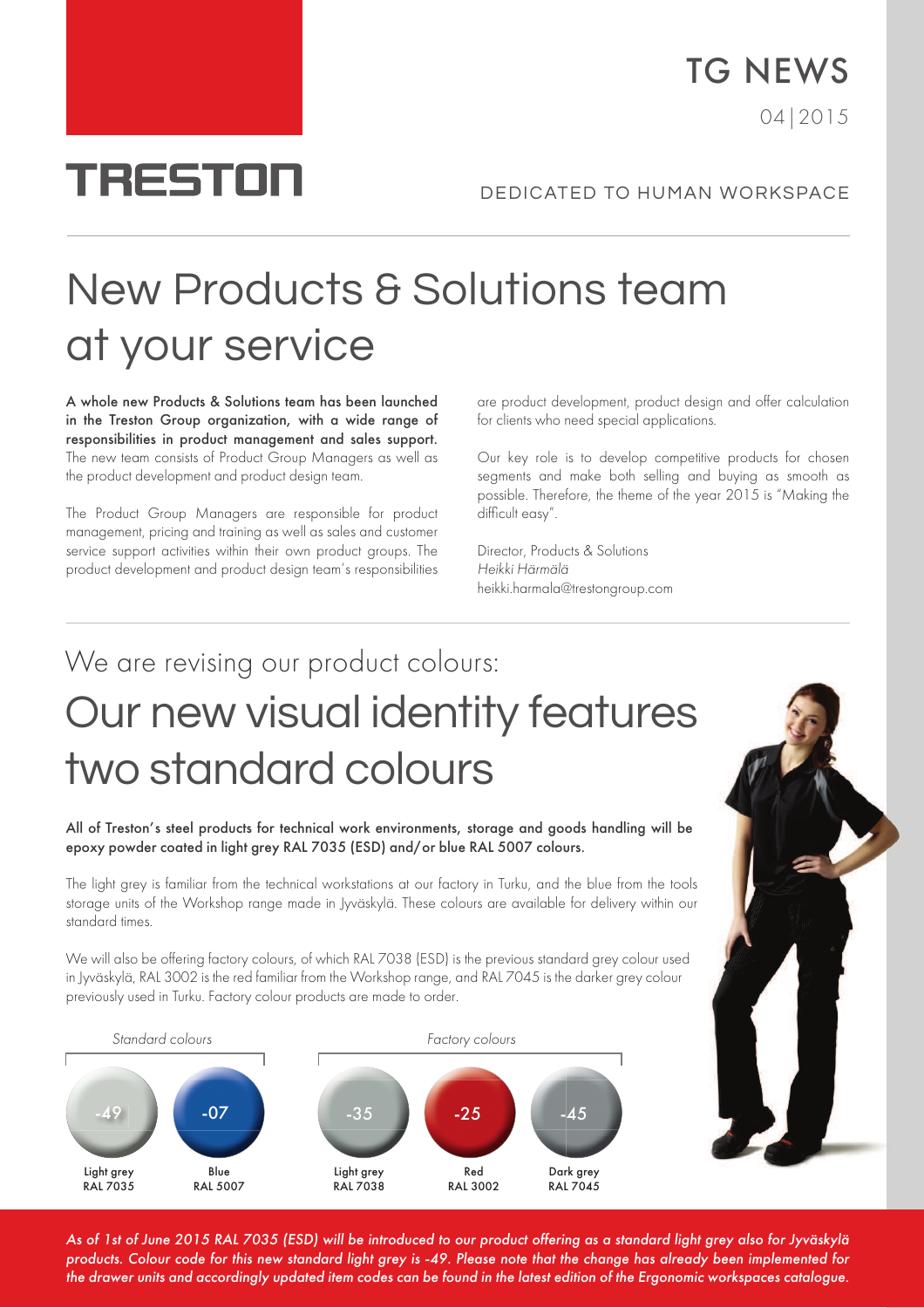**PRODUCT NEWS** 2015

**STAGE AND CHARGING TROLLEY 75/76.** 1 x 100, 2 x 300. Product code 872800-49

Tablets and laptop-computers are becoming more and more common-place in the modern school environment. As a solution for their safe storage, Treston presents a storage and charging trolley. The trolley is designed for storing and charging of tablets and laptop-computers. As a storage unit the trolley is very handy, because it is secure and easy to move around the premises.

Storage and charging trolley comes with two bigger drawers both have room for 16 tablets or laptops. At the back of both drawers are energy rails for 14 chargers. One smaller drawer has an energy rail with 8 schuko sockets. The bottom of each drawer is covered with soft rubber mat and also dividers have protective edges.

The trolley comes with two fixed Ø150 mm castors and two Ø100 mm swivel castors with brakes. Smooth operating wheels with an ergonomic handle makes moving of the trolley very easy. Top of trolley also has a non-skid rubber mat.

Locked safely inside the trolley you can store and charge 2 x 14 tablets. Additionally on top drawer is available for charging, for example, a teacher's laptop, digital camera and so on.

The trolley comes with schuko power cord through which all energy rails inside drawers are powered. When not in use the power cord can be connected to an adapter attached to the handle of the trolley.

Product Group Manager, Light assembly Jonna Patama jonna.patama@trestongroup.com



### TECHNICAL DATA

- Made from powder painted sheet metal RAL 7035
- Dimensions:  $(W \times D \times H)$  750  $\times$  520  $\times$  900 mm, (dimensions with handles 850 x 550 x 900 mm)
- Two Ø150 mm fixed wheels, two Ø100 mm swivel wheels with brakes
- Drawers 1 x 100, 2 x 300
- Drawers come with telescopic ball bearing slides
- Max load 30 kg/drawer
- 5 energy rails with on/off-switch
- Central locking with 2 keys

TRESTON

• Max dimensions for tablets/laptops: 325 x 285 mm

103333333

• Minimum distance between dividers is 12 mm and they can be adjusted in 17 mm steps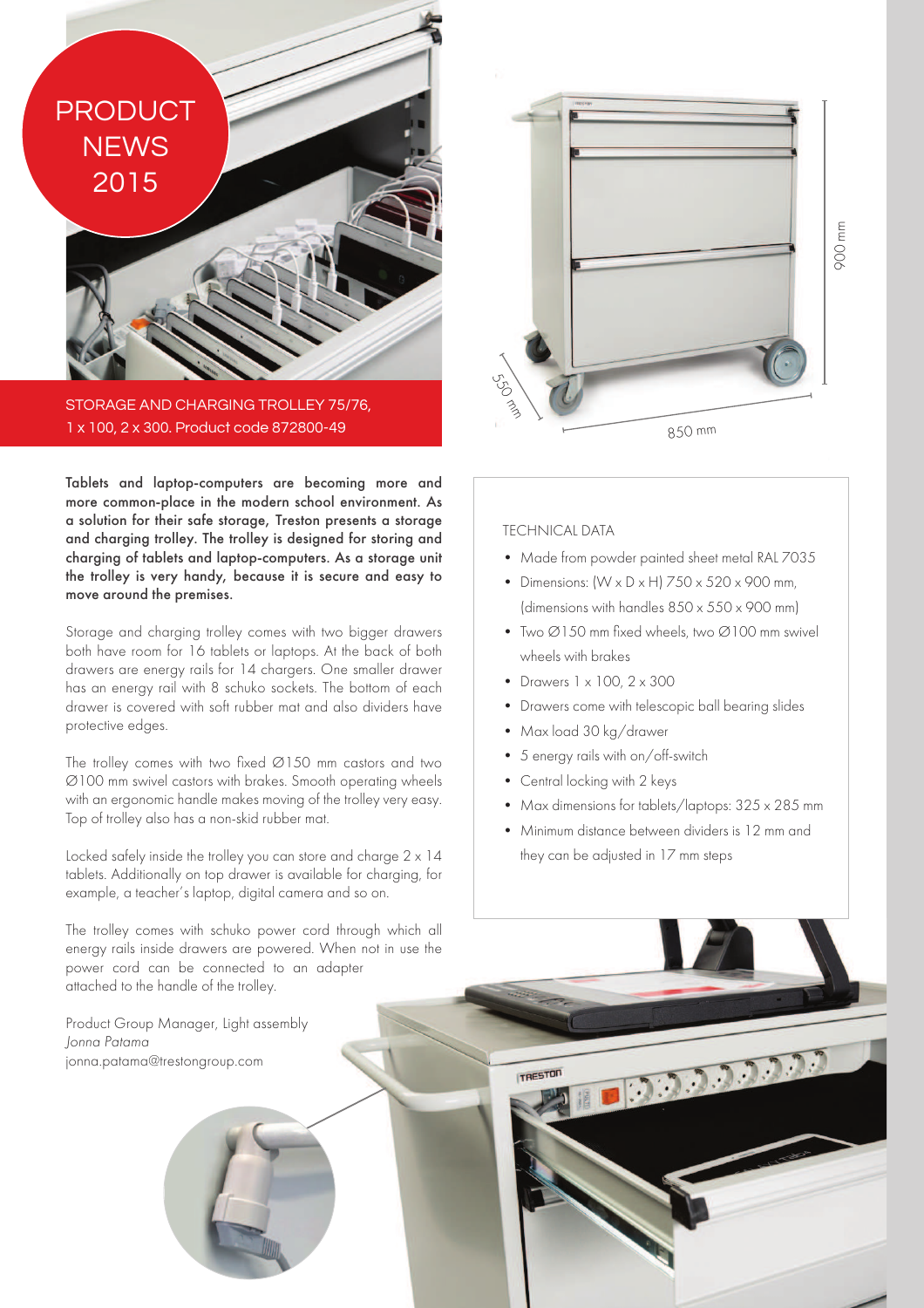

NEW LED SIDE LIGHT Product code 861920-00

As a latest addition to our range of lights we now introduce new side light SatelLite LED. The design of the new light is similar to HiLite LED and the bracket is the same as SatelLite 36. But the SatelLite LED is 160 mm shorter than SatelLite36. Light output is the same for both SatelLites, but the SatelLite LED has lower power consumption and longer lifetime.

Both SatelLite lights can be mounted to Concept, TP and Workshop light-/balancer rails and also to WB Support bracket HSB.

Product Group Manager, workshop Mika Puronaho mika.puronaho@trestongroup.com



### TECHNICAL DATA

- Dimensions  $(W \times D \times H)$  155  $\times$  340  $\times$  50 mm
- Input power 20W
- Illuminance 800lx +/- 10 % (1 meter distance)
- Color temperature 4000K
- Color rendering index (CRI) >80
- Color consistency max 3,5 SDCM
- Enclosure protection IP20
- Lifetime 50000h (B50L70)
- Operating temperature: -20 +40°C (for lifetime of 50000h)
- Max operating temperature +55°C
- Input voltage 220-240V



SLIDING DOOR TOOL CABINET Product code ROTK1500 / ROTK 2000

We have now a new sliding door tool cabinet. The cabinet is possible to fix straight on table tops, to the wall or to the benches with perforated upright tubes (Workshop, Concept, TP). The code includes brackets for the upright tubes. When using the R-hooks in the cabinet the hooks must be fixed with screws.

We have two modules of the cabinet M1500 and M2000. Special dimensions are not possible. The cabinet is painted in light grey (RAL 7035), no other colours are possible. The cabinet is non ESD.

Product Group Manager, workshop Mika Puronaho mika.puronaho@trestongroup.com

### TECHNICAL DATA

- ROTK1500 with brackets  $1500 \times 252 \times 800$  mm  $(W \times D \times H)$ , depth 240 without brackets
- ROTK2000 with brackets 2000 x 252 x 800 mm  $(W \times D \times H)$ , depth 240 without brackets
- Internal depth for cabinet is 150 mm
- Max load 30 kg
- Doors are plastic
- Lock is Ronis